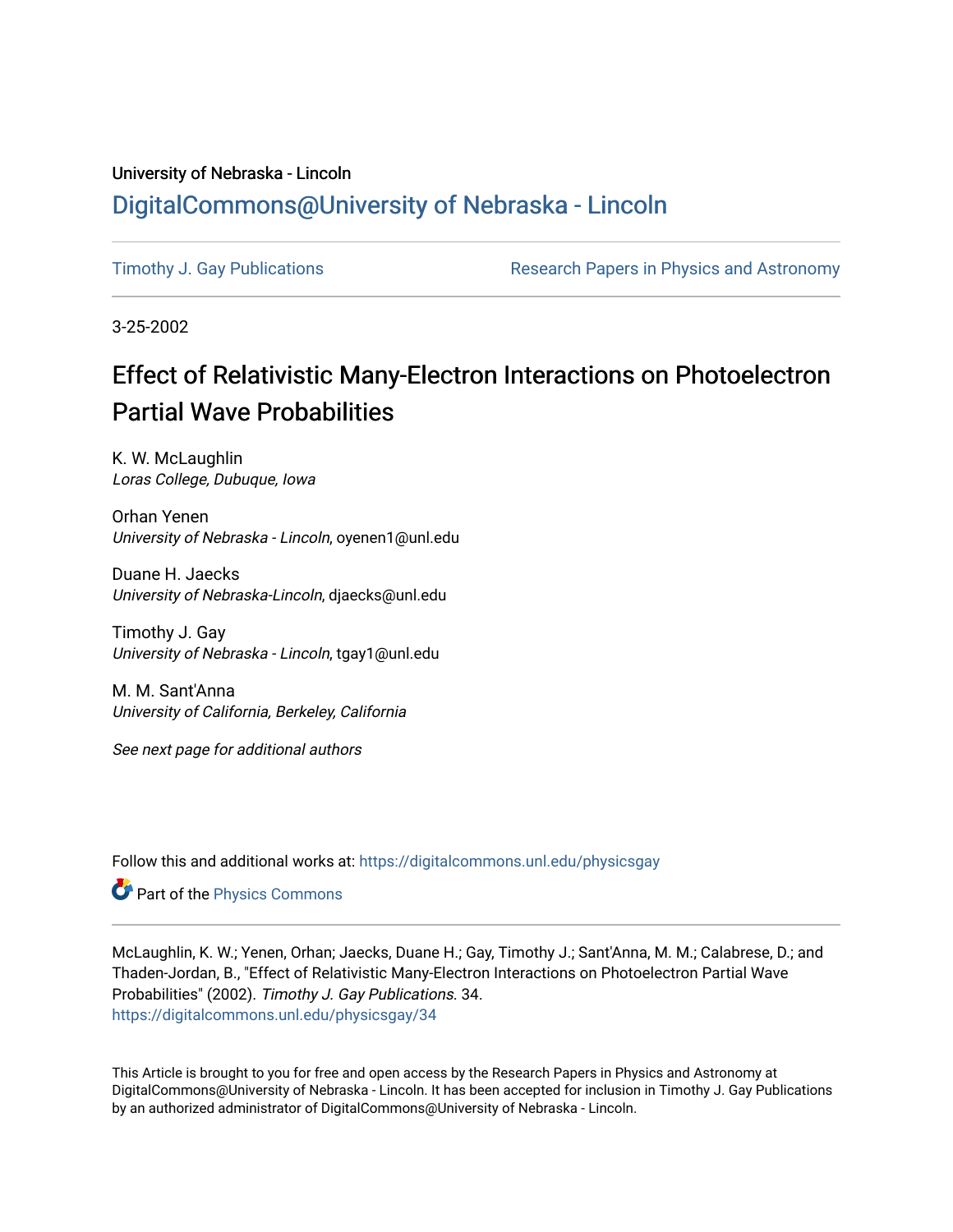## Authors

K. W. McLaughlin, Orhan Yenen, Duane H. Jaecks, Timothy J. Gay, M. M. Sant'Anna, D. Calabrese, and B. Thaden-Jordan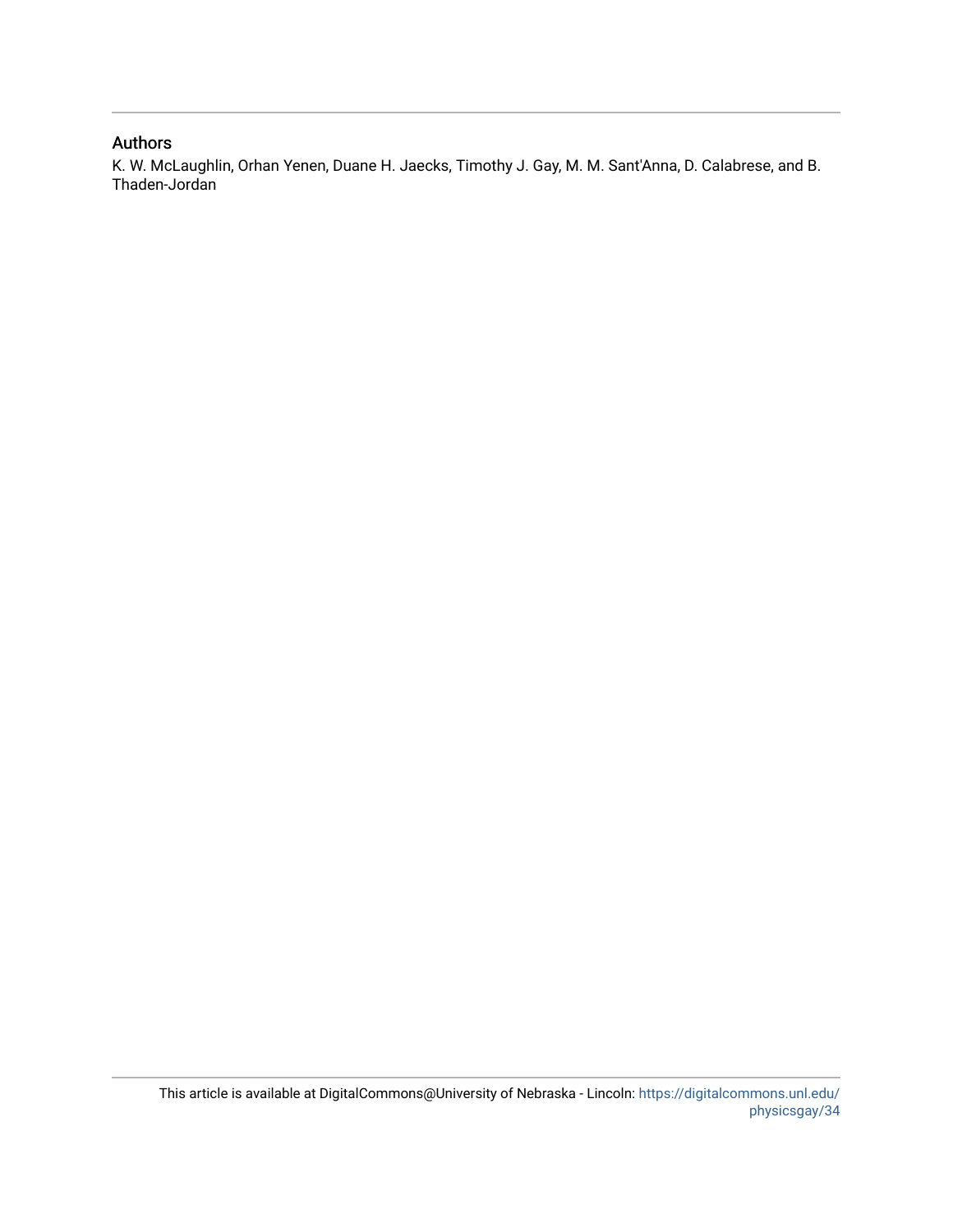## **Effect of Relativistic Many-Electron Interactions on Photoelectron Partial Wave Probabilities**

K. W. McLaughlin,<sup>1</sup> O. Yenen,<sup>2</sup> D. H. Jaecks,<sup>2</sup> T. J. Gay,<sup>2</sup> M. M. Sant'Anna,<sup>3</sup> D. Calabrese,<sup>4</sup> and B. Thaden-Jordan<sup>2</sup>

<sup>1</sup>*Department of Physics and Engineering, Loras College, Dubuque, Iowa 52004-0178*

<sup>2</sup>*Behlen Laboratory of Physics, University of Nebraska–Lincoln, Lincoln, Nebraska 68588-0111*

<sup>3</sup>*Advanced Light Source, Ernest Orlando Lawrence Berkeley National Laboratory, University of California,*

*Berkeley, California 94720*

<sup>4</sup>*Sierra Community College, Rocklin, California 95677* (Received 22 October 2001; published 7 March 2002)

We obtain relative cross sections for the production of photoelectrons with specific angular momentum quantum numbers. These cross sections are obtained from the polarization analysis of the visible fluorescence of ions produced when circularly polarized vacuum ultraviolet radiation photoionizes ground state Ar. The ratio of cross sections for the production of photoelectrons with the same orbital angular momentum but different total angular momenta shows strong deviations from the statistical ratio, demonstrating the importance of relativistic interactions in many-electron photoionization dynamics.

DOI: 10.1103/PhysRevLett.88.123003 PACS numbers: 32.80.Fb

An important goal in atomic physics is the articulation of the dynamics of multielectron processes. Photoionization is a uniquely useful tool in this regard, because it allows one to prepare atomic states with well-defined energies and angular momenta. Measurements of total and differential photoemission cross sections, photoelectron spin polarizations, and the fluorescence of the residual ions has elucidated a rich range of photoionization dynamics  $[1-7]$ .

Recently, the surprising ubiquity of significant relativistic interactions during photoionization, where the spins and orbital angular momenta of the residual ionic constituents and/or the photoelectron couple, even in relatively light atoms such as Ne [6], has become apparent. These interactions manifest themselves through the production of quartet states in the residual excited ion of closed shell atoms [7–9], spin polarization of emitted electrons [10,11], and as we have shown in an earlier Letter [12], through the orientation of the <sup>2</sup> $P_{1/2}^o$  state of the residual Ar<sup>+</sup>.

In these processes, a complete determination of the partial wave probabilities of the photoelectron is especially important for a detailed understanding of relativistic dynamics. When relativistic interactions are negligible, the ratios of the partial wave probabilities for photoelectrons having the same orbital angular momentum  $\ell_e$  but different total angular momentum *je* are in the ratio of their statistical weights, i.e., their multiplicities. Deviations from these statistical ratios quantify the importance of relativistic interactions. However, to our knowledge, such studies of total angular momentum-resolved partial wave probabilities over an extended range of ionizing photon energies have not been carried out to date for multielectron processes. Snell *et al.* [13] determined the three partial wave probabilities of the photoelectron and their phase differences for fine-structure resolved Xe 4*d* photoionization at a photon energy of 93.8 eV. Wang and Elliott [14] obtained the three partial wave probabilities of the photoelectron and their phase differences for the two-photon direct photoionization of atomic Rb in the range 0–0.5 eV above the ionization threshold. Since Rb has only a single outer electron, the photoionization is a single electron process in their range of energies and proceeds through direct emission of the photoelectron.

In this Letter we report the results of a polarization analysis of the visible fluorescence from the excited residual ion following photoionization. From these measurements we have extracted the total-angular-momentum-resolved partial wave probabilities of the photoelectron over an extended range of photon energies. Our measurements highlight the significance of multielectron processes including the formation of autoionizing resonances. We have also obtained the expectation value of the *z* component of the spin of the emitted electrons integrated over a  $4\pi$  solid angle.

The multielectron process we consider is the photoionization of Ar by circularly polarized VUV radiation from the threshold of formation of the excited residual ionic state  $Ar^{\dagger}$ {3*p*<sup>4</sup>[<sup>3</sup>*P*] $4p^2P_{3/2}$ } (35.627 eV above the Ar ground state) to 36.650 eV. Figure 1 shows the schematic experimental setup. As previous measurements [15] with linearly polarized radiation have shown, the spectrum in this energy range is dominated by doubly excited resonances of Ar. We may write

$$
h\nu + Ar\{3p^{6}{}^{1}S_{0}\} \rightarrow (Ar)^{***} \rightarrow Ar^{+}\{3p^{4}[^{3}P]4p^{2}P_{3/2}^{o}\} + e^{-} \rightarrow Ar^{+}\{3p^{4}[^{3}P]4s^{2}P_{1/2}\} + h\nu'(476.5 \text{ nm}) + e^{-},
$$

where the triple stars on the intermediate resonances refer to the possibility of having doubly excited valence electrons in Ar with additional excitation in the coupling of the  $3p<sup>4</sup>$  electrons.

The initial linearly polarized synchrotron radiation is transformed into 99.7% circularly polarized light using a four-reflector quarter-wave retarder we have installed on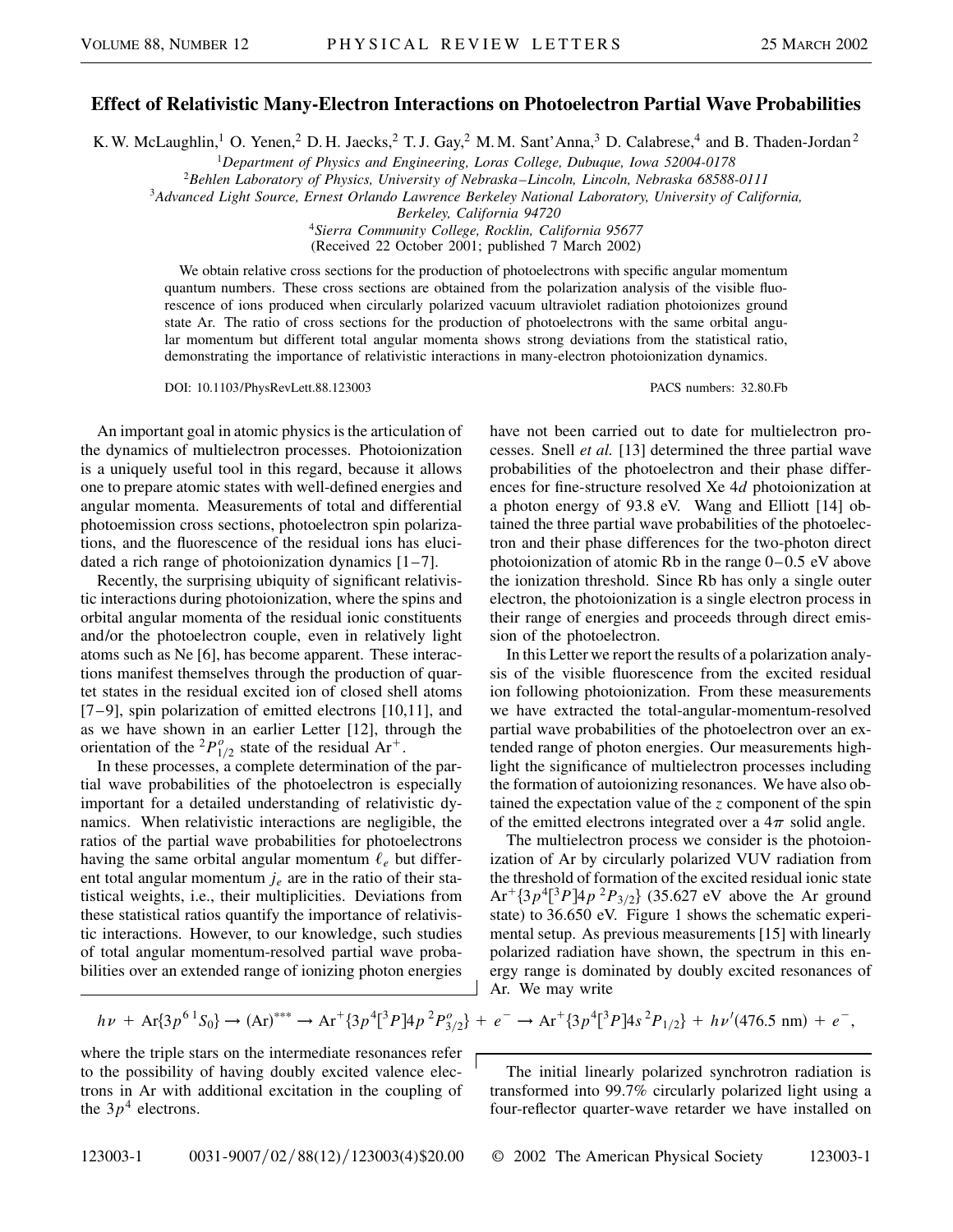

FIG. 1. Schematic of experimental setup. Circular polarization  $(P_3)$  and linear polarization  $(P_4)$  are measured as indicated. The quantization axis is taken to be parallel to the photon spin and thus flips direction when the incident photon's helicity is reversed.

beam line 10.0.2 of the Advanced Light Source (ALS) at the Lawrence Berkeley National Laboratory [16]. We measure the circular polarization of the fluorescent photons at 30° with respect to the incident beam while simultaneously determining the linear polarization of the fluorescence emitted perpendicular to the incident beam for the same optical transition. The fluorescence at 476.5 nm is selected using two narrow-band interference filters ( $\Delta \lambda = 0.3$  nm) in front of the two detectors which allows us to resolve the fine-structure level of the excited residual ion and assign a total angular momentum  $J = 3/2$  to the ionic state.

When circularly polarized light of right-hand helicity is used, conservation of angular momentum requires that the final ion  $+$  photoelectron system must have a total angular momentum of  $J_t = 1$  with a projection of  $M_{J_t} = +1$  onto the quantization axis, which is taken to be the incident beam direction. For the residual ionic state considered here, the total angular momentum *je* of the photoelectron is limited to  $1/2$ ,  $3/2$ , or  $5/2$  by angular momentum and parity conservation laws. The orbital angular momentum  $\ell_e$  of the photoelectron is similarly restricted to 0 or 2 (*s* or *d* partial waves). For the *s* waves  $j_e = 1/2$  and for *d* waves  $j_e = 3/2$  or  $5/2$ . We denote the spin of the photoelectron by *se*.

Since there are several allowed *je* values, the total wave function of the ion  $+$  photoelectron system has to be expressed as a linear combination of angular momentum eigenstates for given  $J$  and  $J_t$ :

$$
|\psi\rangle = \sum_{j_e} a_{j_e} |J j_e J_t M_{J_t}\rangle, \qquad (1)
$$

where the partial wave probability amplitudes  $a_{j_e}$  of the photoelectrons contain all the dynamical information about the photoionization process. As we show in this Letter, all three partial wave probabilities  $|a_{j_e}|^2$  of the electrons emitted to a  $4\pi$  solid angle can be expressed in terms of the alignment and orientation parameters  $A_0$  $(J)$  and  $O_0$  $(J)$  of the excited residual ionic state that emits the fluorescence. We use the Fano-Macek formalism [17] to determine the alignment and orientation parameters from the measurements of linear polarization *P*<sup>4</sup> (the subscript 4 refers to the fact that the linear polarization is measured in the plane of symmetry of the system, i.e., in a direction perpendicular to the quantization axis) and circular polarization *P*3.

The alignment and orientation parameters are defined in Ref. [17] as

$$
A_0(J) = \frac{\sum_{M_J} [3M_J^2 - J(J+1)] |\langle JM_J | \psi \rangle|^2}{J(J+1)}
$$
  
and 
$$
O_0(J) = \frac{\langle J_z \rangle}{J(J+1)} = \frac{\sum_{M_J} M_J |\langle JM_J | \psi \rangle|^2}{J(J+1)},
$$
 (2)

where  $|\psi\rangle$  represents the state of the electron + ion system and is given by Eq. (1). Moreover [17,18]

$$
A_0(J) = -\frac{4P_4}{h^{(2)}(P_4 - 3)}
$$
  
and 
$$
O_0(J) = -\frac{2P_3(P_4 \cos^2 \theta - 1)}{h^{(1)}(P_4 - 3)\cos \theta},
$$
 (3)

where  $\theta = 30^{\circ}$  (Fig. 1) and *h*<sup>(1)</sup> and *h*<sup>(2)</sup> are constants that depend on the initial and final states of the fluorescent transition.

We note that the total angular momentum  $J_t$  of the ion  $+$ photoelectron system is shared by the residual ion and the photoelectron with total angular momenta **J** and  $\mathbf{j}_e$ , respectively; i.e.,  $J_t = J + j_e$ . Noting that  $j_e = \ell_e + s_e$ , we can expand  $|\psi\rangle$  in a Clebsch-Gordon series:

$$
|\psi\rangle = \sum_{j_e} a_{j_e} \sum_{\substack{M_J m_{j_e} \\ m_{\ell_e} m_{s_e}}} \langle JM_J j_e m_{j_e} | J_I M_{J_I} \rangle
$$
  
 
$$
\times \langle \ell_e m_{\ell_e} s_e m_{s_e} | j_e m_{j_e} \rangle |JM_J \rangle |\ell_e m_{\ell_e} \rangle |s_e m_{s_e} \rangle.
$$

Projecting  $|\psi\rangle$  onto  $|JM_J\rangle$  we obtain  $A_0(J)$  and  $O_0(J)$ in terms of the partial wave probabilities  $|a_{j_e}|^2$ :

$$
|a_{1/2}|^2 = \frac{25A_0(J) + 30O_0(J) + 4}{24}, \quad (4a)
$$

$$
|a_{3/2}|^2 = -\frac{5A_0(J) - 3O_0(J) - 1}{3}, \quad (4b)
$$

and 
$$
|a_{5/2}|^2 = \frac{5A_0(J) - 18O_0(J) + 4}{8}
$$
. (4c)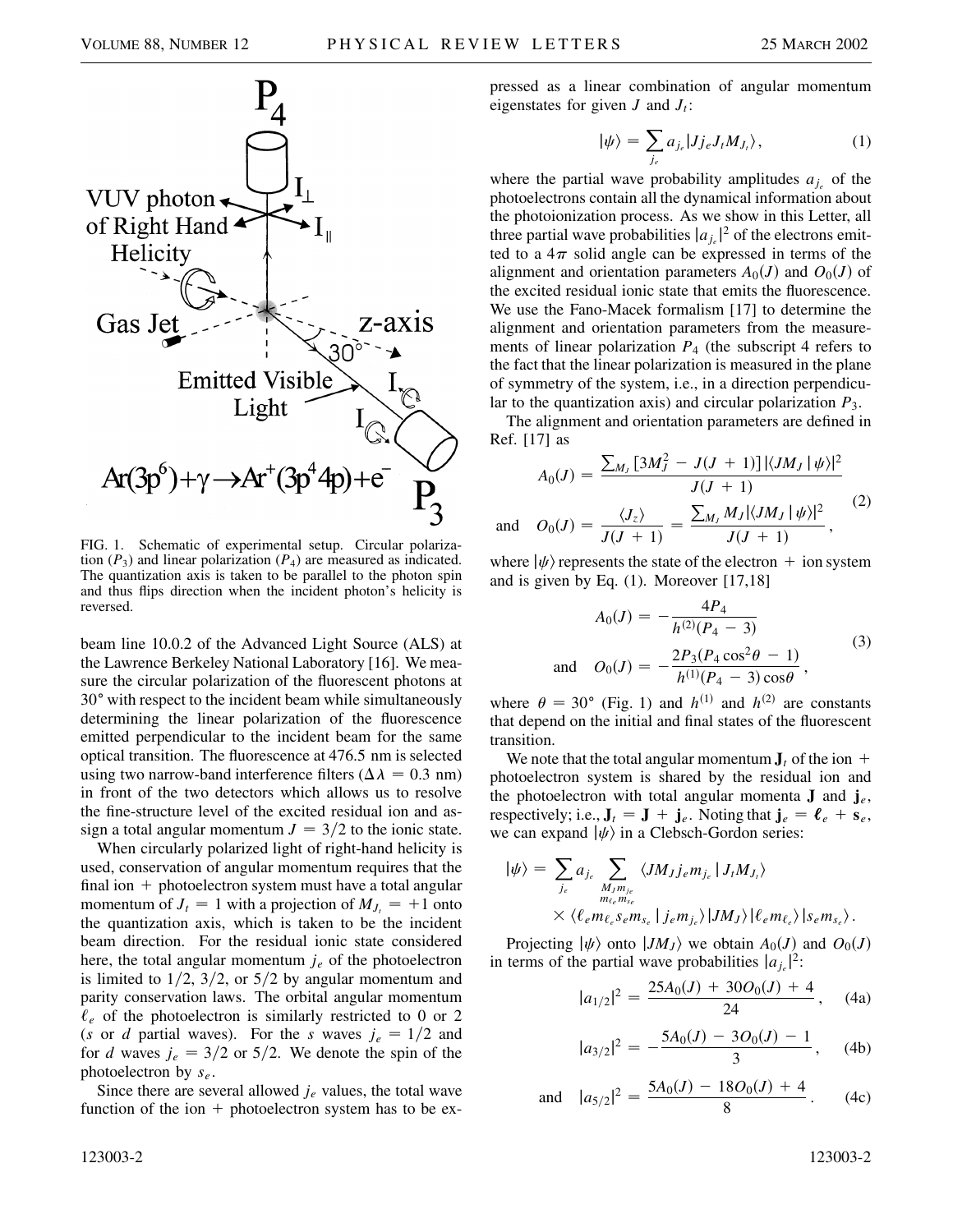In Fig. 2 we present the experimental measurements as a function of the ionizing photon energy: Fig. 2(a) shows the relative total intensity (polarization summed) of light observed at the top detector, perpendicular to the incident beam. The vertical bars represent the position of doubly excited Ar states obtained from known series limits and accepted ranges of quantum defects [19–23]. The complex structure of the fluorescent intensity is clearly correlated to the positions of the doubly excited Rydberg states of  $Ar^{**}$ . In the energy regions where only one or two  $Ar^{**}$ states are present, the fluorescent intensity exhibits a classic Fano profile. For example, the cross section is nearly zero at 36.146 eV and a maximum at 36.164 eV displaying the characteristic Fano profile shape. In the region of 35.84 to 36.15 eV many levels of  $Ar^{**}$  are present and are interacting with the continuum to give a complex intensity spectrum.

For our photon energy range cascades from higher excited  $Ar^+$  states are negligible. There are only four other excited states of  $Ar^+$  within 1 eV of the threshold



FIG. 2. (a) The relative total intensity of fluorescence observed perpendicular to the beam. The vertical lines show the known doubly excited states of Ar: (1)  $3p^4$ <sup>[1</sup>D] $3d^2F_{5/2}$ *np* series starting with  $n = 8$ , (2)  $3p^4$ <sup>1</sup> $D$ ] $3d^2F_{5/2}$  *nf* series starting with  $n = 6$ , (3)  $3p^4$ <sup>[1</sup>D] $3d^2F_{7/2}$  *nf* series starting with  $n = 6$ , (4)  $3p^4[^1S]4s^2S_{1/2}$  *np* series starting with  $n = 6$ , (5)  $3p^4$ <sup>[1</sup>D] $4p^2P_{1/2}$  *ns* series starting with  $n = 6$ ; (b) linear polarization measured perpendicular to the beam; (c) circular polarization measured at 30° with respect to the beam. Error bars represent 1 standard deviation in statistical uncertainty. The experimental resolution is about 8 meV.

of formation of the state  $(3p^4[^3P]4p^2P^0_{3/2})$  that produce the fluorescence we observe. The  $3p^4\overline{[^3}P]4p^2S^o_{1/2}$  and  $3p^4$ <sup>[3</sup> $P$ ] $4p^4$ S<sup>o</sup><sub>3/2</sub> states are both odd and their decay to another odd state  $(3p^4[^3P]4p^2P^o_{3/2}$  in our case) is dipole forbidden. The states labeled  $3d^{12}F_{5/2,7/2}$  have <sup>1</sup>D cores. Core-changing radiative decays (from  $1D$  to  $3P$  for our measurements) are again quite unlikely.

Figure 2(b) shows the linear polarization of the fluorescence measured perpendicular to the direction of the beam. Figure 2(c) is the circular polarization of the fluorescence measured at 30<sup>o</sup> with respect to the initial beam direction as shown in Fig. 1.

Figure 3 shows the relative cross sections for the  $s_{1/2}$ ,  $d_{3/2}$ , and  $d_{5/2}$  partial waves of the photoelectron. They are determined by multiplying the total intensity times the partial wave probabilities obtained from the linear and circular polarization measurements using Eqs. (3) and (4). (Note that Fig. 3 does not include 0%–5% corrections to the total intensity due to the linear polarization variations.) The results indicate that Fano's argument [24] that  $(\ell + 1)$  partial waves (in our case *d* partial waves) are preferred over  $(\ell - 1)$  partial waves (*s* partial waves) seems to be valid over most of the energy region studied. However, there are energy regions where this propensity fails, for reasons that are open to conjecture at this point.

Figure 4 shows the energy dependence of the ratio of the  $d_{5/2}$  to  $d_{3/2}$  cross sections. If relativistic interactions were



FIG. 3. Relative cross sections for  $s_{1/2}$  (filled circles),  $d_{3/2}$ (open circles), and  $d_{5/2}$  (filled triangles) partial waves of the photoelectron. The lines are to guide the eye.